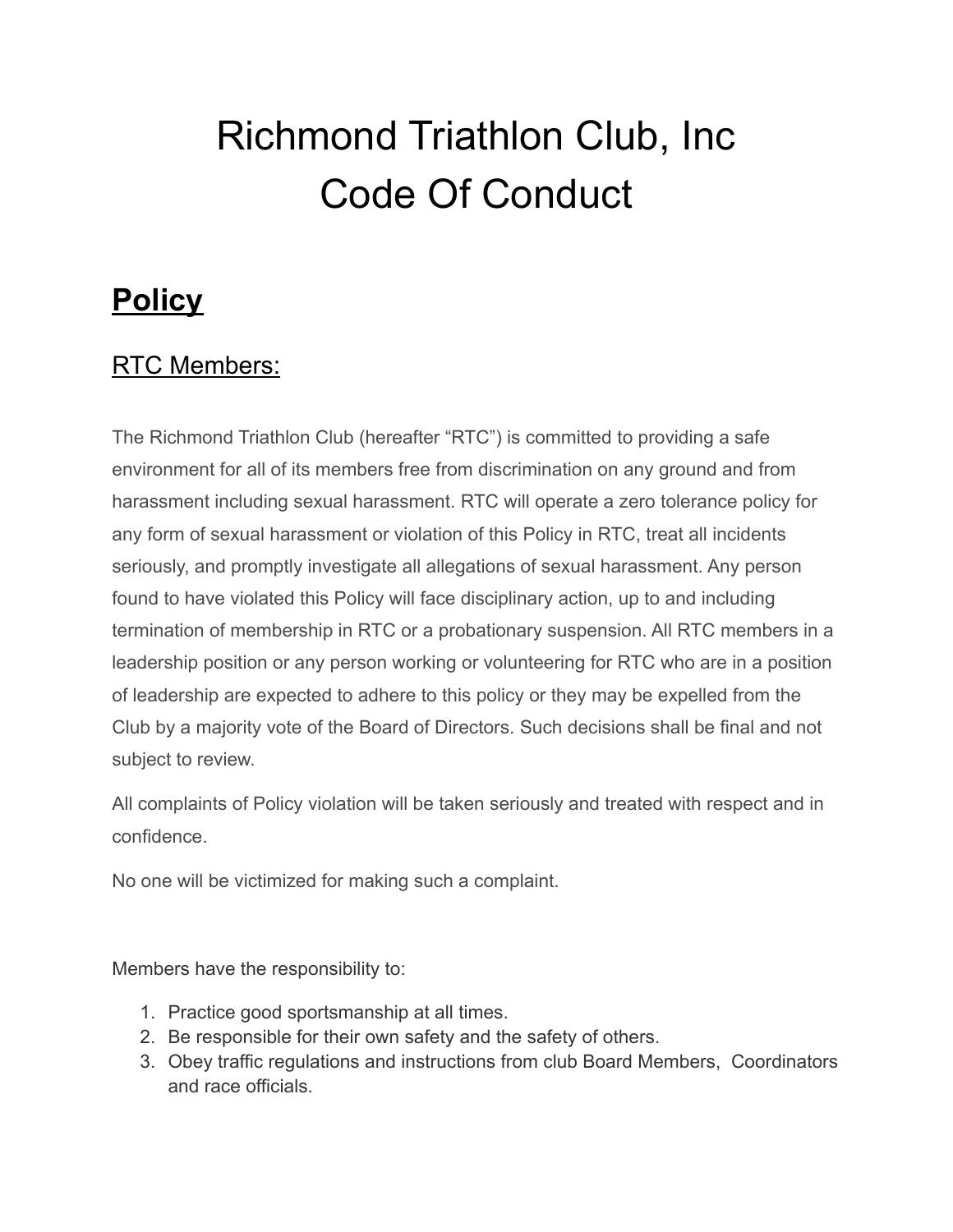- 4. Treat other members, board members and coordinators, competitors, race officials, volunteers, and spectators with respect and courtesy.
- 5. Avoid the use of abusive language.
- 6. Refrain from harassing any individual or engaging in any unwelcome visual, verbal, or physical conduct; if harassment by others is observed, take appropriate intervening action.
- 7. Consistently display high personal standards and project a favourable image of the sport and of the Richmond Triathlon Club.

And in competitive races:

- Understand the Competition Rules
- If they violate the rules knowingly, report the violation to a race official, and if necessary, retire promptly from the competition
- Inform race officials after withdrawing from a race for any reason

#### Board Members and Coordinators

RTC Board Members and Coordinators shall attend [SafeSport](https://www.athletesafety.org/training/index) Trained annually. RTC will reimburse all costs.

*Understand the core concepts behind creating a safe and positive sport environment and learn how to identify, prevent and respond to issues of misconduct. This training is for individuals who are NOT CURRENT MEMBERs of their National Governing Body. If you are a member of a NGB, please contact your NGB to access the core SafeSport training*.

In addition, all members taking on the responsibility of Board Members and Coordinators agree to observe and enforce the RTC Code of Conduct.

The athlete/Board Members and Coordinators relationship is a privileged one, and Board Members and Coordinators must be careful not to abuse it. Board Members and Coordinators must recognize that they are channels for transmitting the values and goals of the sports of triathlon and duathlon as well as those of the Club. How an athlete regards the sport and the Club is often dependent on the behaviour of the Board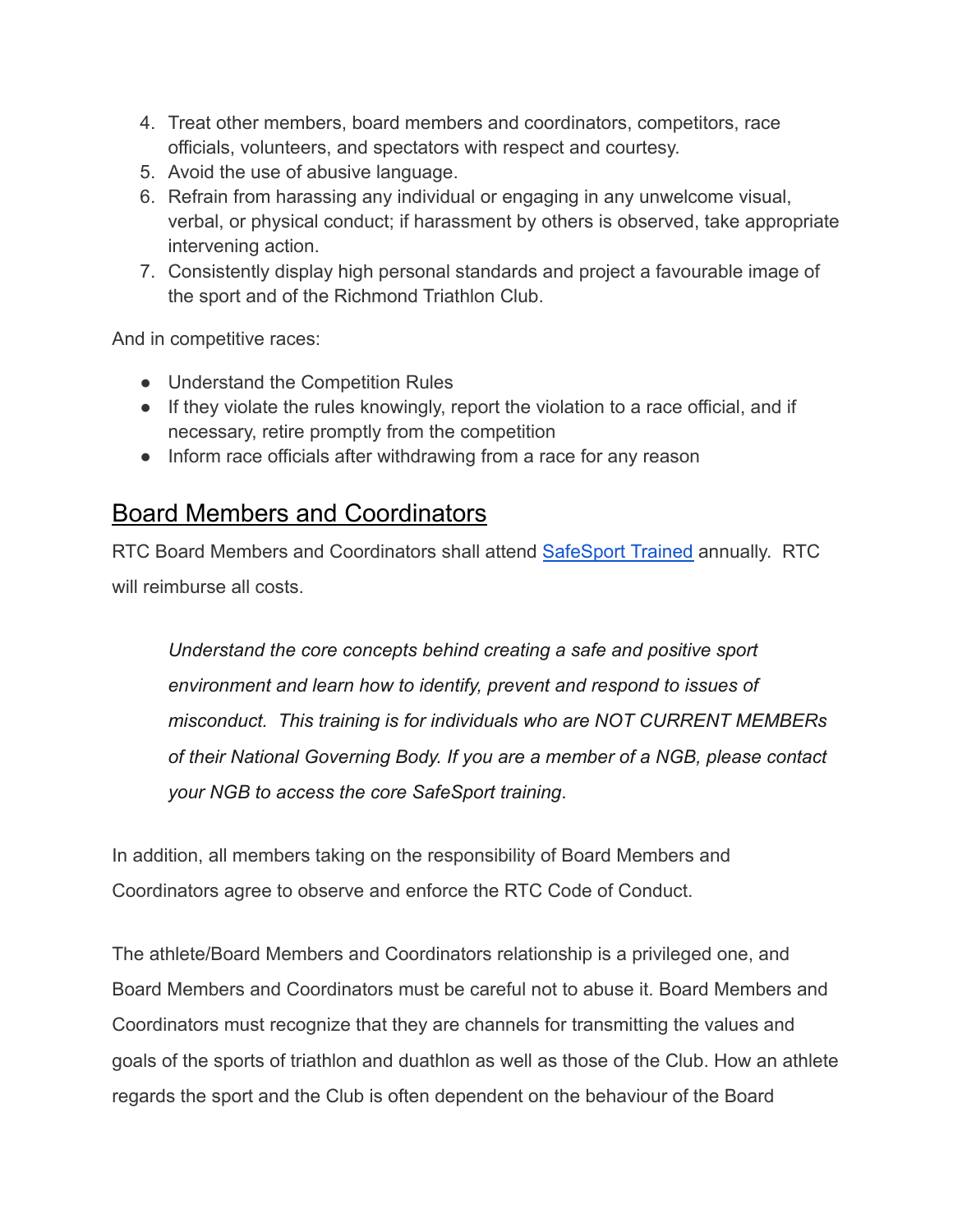Members and Coordinators. This Code of Conduct is intended to aid Board Members and Coordinators in establishing a high standard for all RTC Board Members, Coordinators and members.

Individuals appointed by the RTC as Board Members and Coordinators are advised that by taking on this responsibility they are agreeing to adhere to this policy.

Board Members and Coordinators have a responsibility to:

- 1. Ensure the safety of the athletes with whom they work.
- 2. Educate athletes as to their responsibilities in contributing to a safe environment.
- 3. Be prepared to do the job assigned to them, to the best of their ability.
- 4. Treat everyone fairly within the context of athletics, regardless of gender, place of origin, color, sexual orientation, religion, political belief or economic status.
- 5. Refrain from harassing any individual or engaging in any unwelcome visual, verbal, or physical conduct; if harassment by others is observed, take appropriate intervening action.
- 6. Direct comments or criticism at the performance rather than the athlete.
- 7. Consistently display high personal standards and project a favourable image of the sport. This includes:
	- a. Refraining from public criticism of fellow Board Members and Coordinators.
	- b. Never condoning the use of performance enhancing drugs or other banned substances or methods.
	- c. Refraining from the use of profane, insulting, harassing or otherwise offensive language while Board Members and Coordinators.
- 8. Ensure that the activity being undertaken is suitable for the age, experience, ability, and fitness level of the athletes.
- 9. Regularly seek ways of increasing their own development and self-awareness as Board Members and Coordinators.
- 10.Treat fellow RTC Board Members, Coordinators, members, race officials, and the general public with due respect; and encourage others to act accordingly. Actively encourage athletes to observe and uphold the rules of the sport and the spirit of those rules.